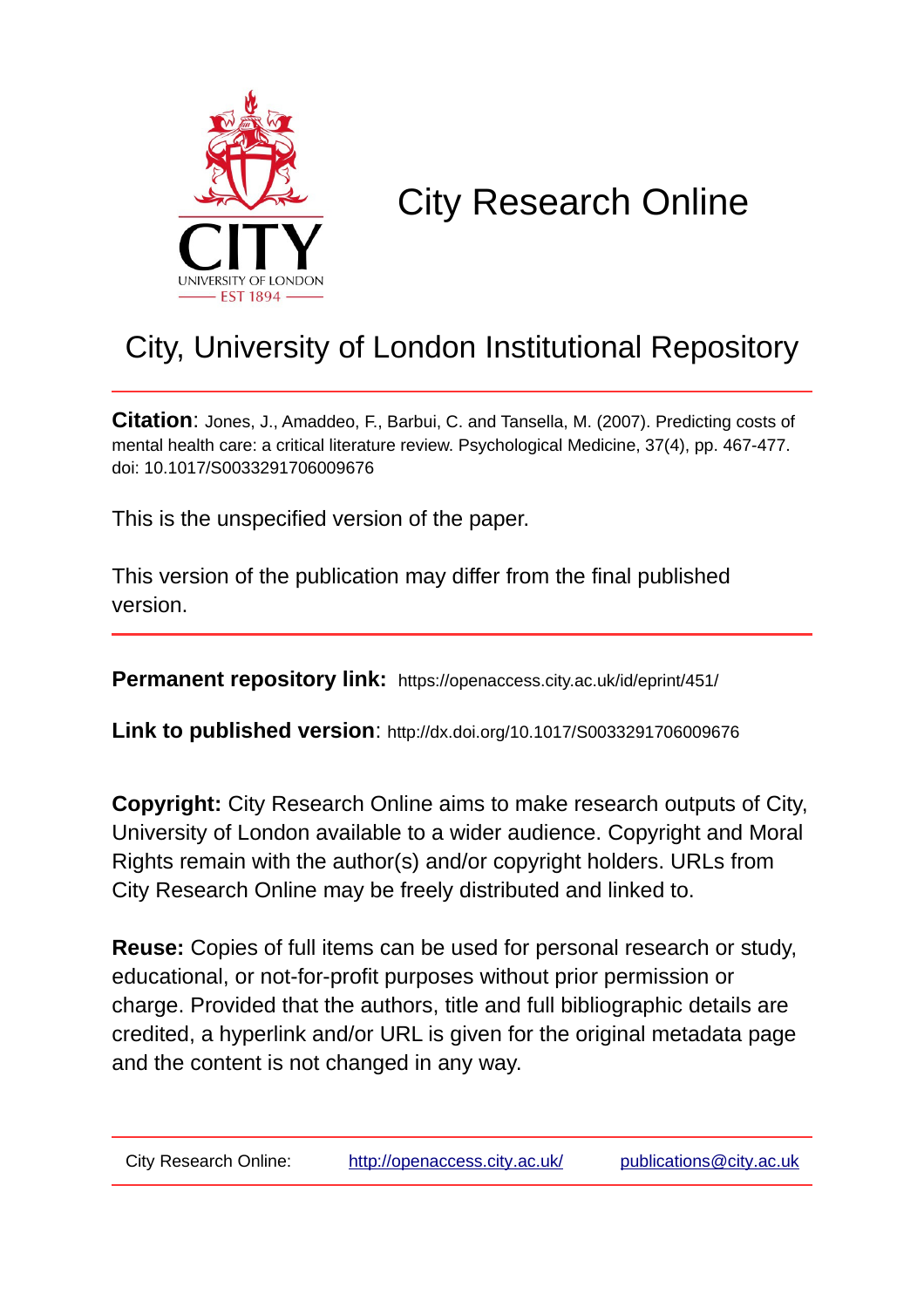# REVIEW ARTICLE

# Predicting costs of mental health care: a critical literature review

# JULIA JONES, FRANCESCO AMADDEO\*, CORRADO BARBUI AND MICHELE TANSELLA

Section of Psychiatry and Clinical Psychology, Department of Medicine and Public Health, University of Verona, Verona, Italy

# ABSTRACT

Background. Cost evaluation research in the mental health field is being increasingly recognized as a way to achieve a more effective deployment of scarce resources. However, there is a paucity of studies that seek to identify predictors of psychiatric service utilization and costs. This paper aims to critically review the published research in the field of psychiatric service utilization and costs, and discusses current methodological developments in this field.

Method. Sixteen studies were identified and are critically reviewed.

Results. No single variable alone can explain variations in costs between patients; instead, a range of different clinical and non-clinical variables provides a greater explanation of cost variations. Having a history of previous psychiatric service use is the most consistent predictor of higher psychiatric costs. Only one study considers indirect costs incurred by users, their families and friends and society as a whole, with the remaining 15 studies focusing on direct mental health care costs. There is a lack of studies that consider the future psychiatric service utilization and costs of care of children and older people. The cross-validation of predictive models is not yet routine, with only four of the studies including a cross-validation procedure.

Conclusions. The predictive approach in mental health cost evaluation has relevance for both mental health policy and practice. However, there is a paucity of studies that focus on children, older people and indirect costs. Furthermore, there remain a number of methodological challenges to address.

# INTRODUCTION

In recent years there has been an increase in the number of cost evaluation studies that seek to identify factors related to psychiatric service utilization and costs (Knapp, 1999). The purpose of these types of studies is twofold: first, to achieve a more cost-efficient deployment of resources; and second, to develop more equitable funding systems better tailored to meeting the

mental health needs of local and national populations (Amaddeo et al. 2000; Knapp et al. 2003; Barbui et al. 2004; Grigoletti et al. 2004, 2006). To date, there are only a few published studies that seek to predict (or forecast) future psychiatric service utilization and costs. The aim of this paper was to review 16 published studies, identified as cost prediction studies, with a focus both on the studies' findings, particularly those of a clinical relevance, and the methodological approaches used.

# Background

The restructuring of mental health care services, from institutional to community-based settings,

<sup>\*</sup> Author for correspondence: Professor Francesco Amaddeo, Section of Psychiatry and Clinical Psychology, Department of Medicine and Public Health, University of Verona, Policlinico G.B. Rossi, P.le L. Scuro 10, 37134 Verona, Italy.

<sup>(</sup>Email: francesco.amaddeo@univr.it)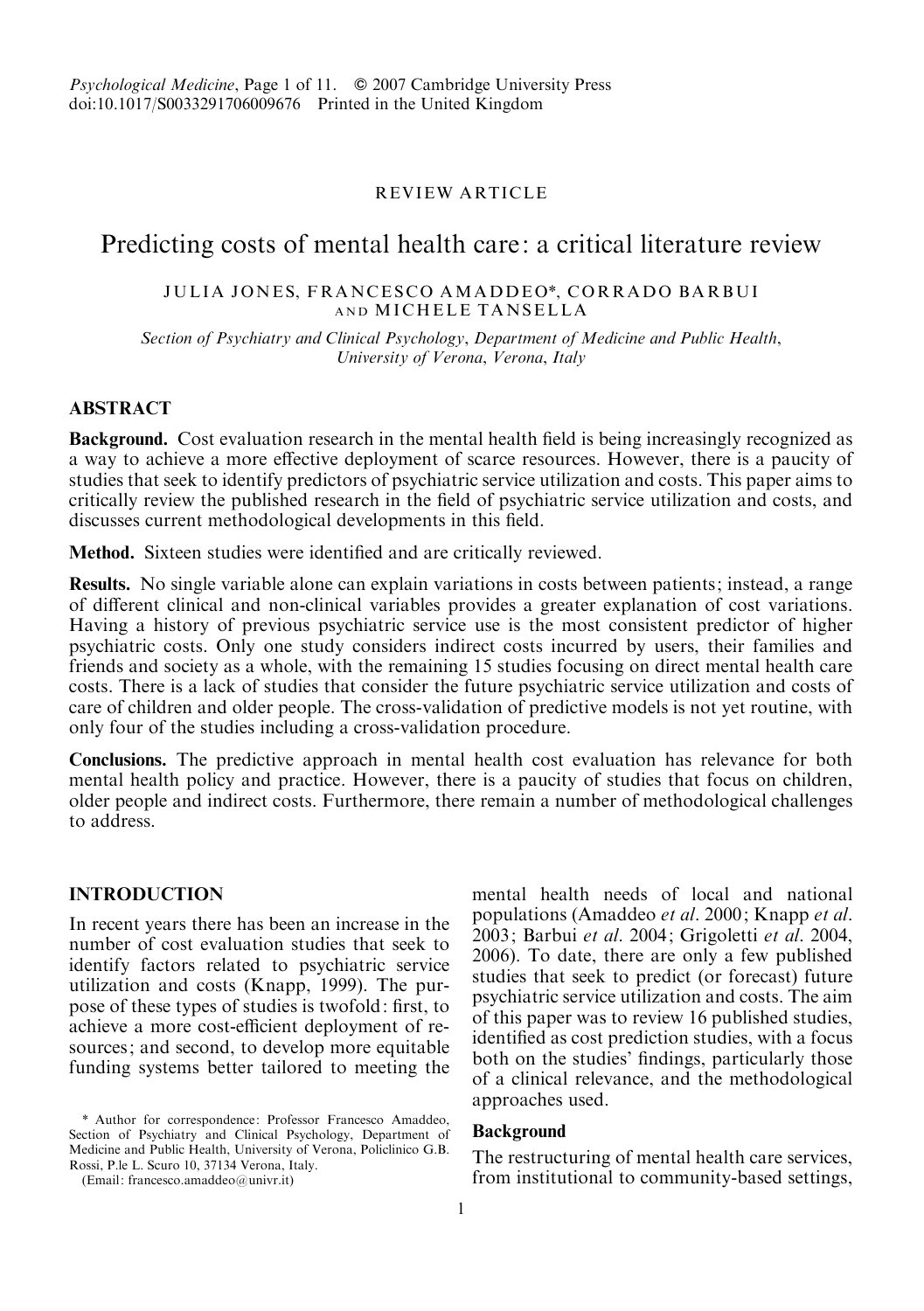has been conducted within increasingly costconscious policy and practice environments (Beecham et al. 1997). Within this context, the growing role and relevance of economics in health-care decision making is being recognized and appreciated. As commented by Knapp (1999): 'more and more stakeholders in mental health care systems want economic evidence to guide their arguments, decisions and behaviours' (p. 165).

Mirandola *et al.* (2004) outline three main types of research approaches in health cost evaluation: (i) studies that describe costs in different groups of patients (descriptive approach); (ii) studies that attempt to explain the variations in costs between patient groups, taking into account different clinical, social and service history variables (explanatory approach); and (iii) studies that aim to predict the costs of future patients, either individually or collectively (predictive approach). Most studies published to date in this field fall into the first two categories. These types of studies have provided useful indicators to suggest why the care for some patients is more costly than for others. The combination of having a previous psychiatric history, particular personal characteristics and diagnostic group appears to be a better predictor of higher psychiatric costs than diagnostic group alone. This conclusion seems to apply in a variety of research settings and also in different European countries, as confirmed by a recent crossnational study conducted in five European countries, investigating the patterns and costs of care for patients with schizophrenia (Knapp et al. 2002).

These findings have important clinical implications; they provide a greater understanding of which patient characteristics influence service utilization and costs, and provide guidance, in terms of likely patterns of service and resource utilization, for those responsible for the planning and provision of mental health services. However, descriptive and explanatory studies are retrospective in nature and although they can provide useful data regarding psychiatric cost variations, their ability to 'predict' service utilization and costs is limited. Predictive studies, however, aim to estimate or predict psychiatric service utilization and costs for future users of mental health services, for whom empirical cost data remain unknown. This is

the third 'predictive' approach described by Mirandola *et al.* (2004).

Why should we be interested in the prediction of psychiatric service utilization and costs ? Mental health professionals, managers and planners are working within health-care systems with limited resources that face ever-increasing demands for services and treatments. Predictive cost research has the potential to provide an insight into the factors that are likely to influence psychiatric service utilization and costs. The knowledge of particular predictors, such as patients' personal characteristics, can assist in the future fiscal planning of mental health services, providing decision makers at all levels with evidence to help them make informed decisions.

### METHOD

### Search strategy

A search of English-language articles was undertaken using the following electronic databases: Medline (1980 to May 2006); PsycINFO (1980 to May 2006); EMBASE (1980 to May 2006); and EconLit (1969–2005). Search strategies were conducted using variations on the following search terms: MENTAL, MENTAL-HEALTH, MENTAL HEALTH SERVICES, PSYCHIAT\$, PREDICT\$, COST, COST AND COST ANALYSIS, COST-ALLOCATION, CHILD\$, DEMENTIA, ALZHEIMER DISEASE. The bibliographies from relevant retrieved articles were reviewed for pertinent material. In addition, researchers with a known interest in the field were consulted regarding existing publications and work in progress.

# Definition of a predictive study

The definition of a predictive study provided by Dunn et al. (2003), as one that aims to 'predict or forecast the costs of future patients (either individually or collectively)' (p. 399), was adopted for this review. To meet this definition, a paper was required to state explicitly the goal of predicting psychiatric service utilization and costs. Studies were also required to have a predictive component in the methodology, in terms of the selection of an appropriate regression model (or models) suitable for the forecasting of costs, as detailed by Dunn et al. (2003). Also required was some kind of assessment of the model's performance, using an index or statistic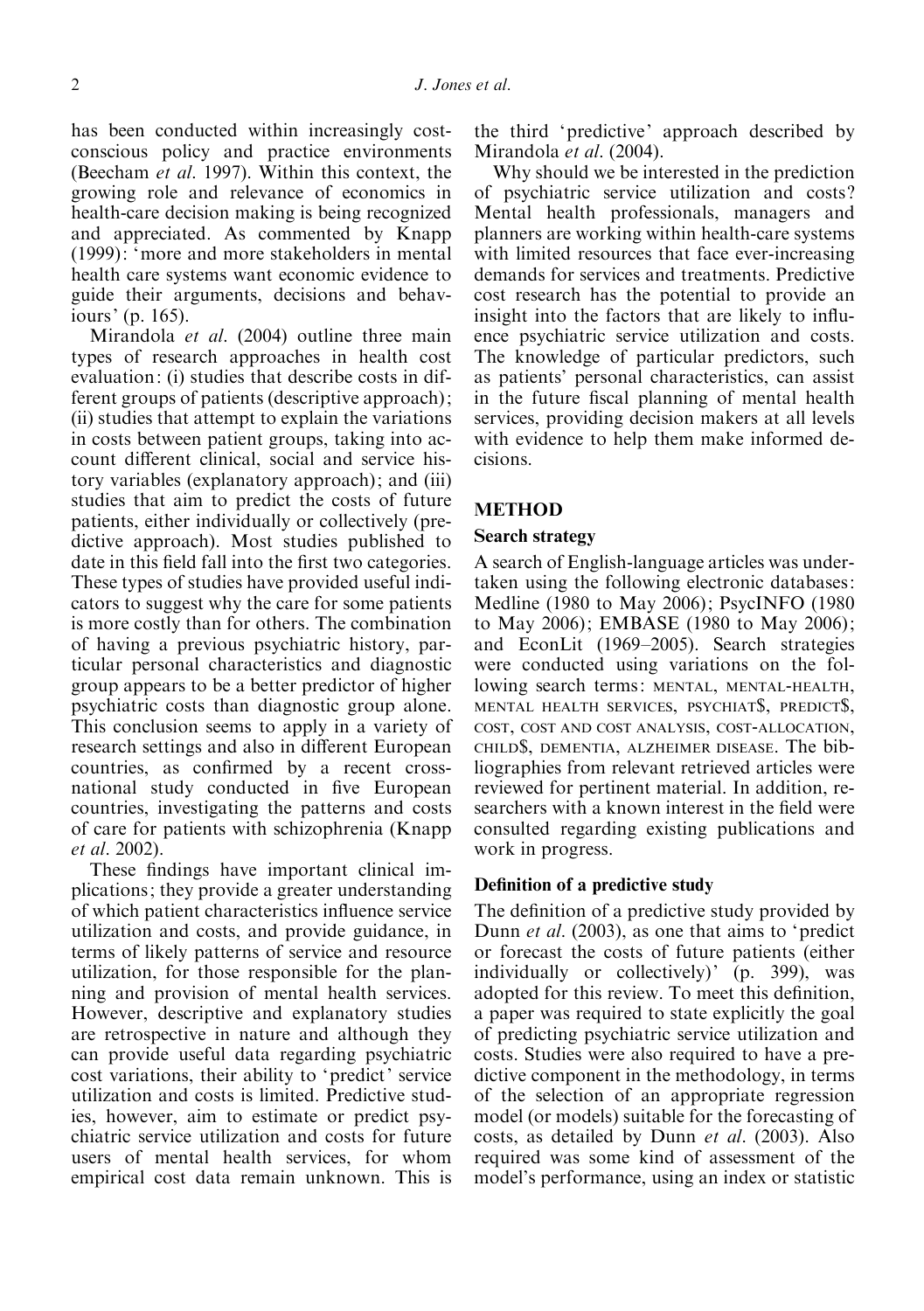|                                 |            |                                       | Clinical                                |                                               |                                             | % of variation                                                          |                                      |                      |                                                                                                                                                                                                                                                                                                                                                                                                                                                                                                                                                                                                                                                                                                                                                                   |
|---------------------------------|------------|---------------------------------------|-----------------------------------------|-----------------------------------------------|---------------------------------------------|-------------------------------------------------------------------------|--------------------------------------|----------------------|-------------------------------------------------------------------------------------------------------------------------------------------------------------------------------------------------------------------------------------------------------------------------------------------------------------------------------------------------------------------------------------------------------------------------------------------------------------------------------------------------------------------------------------------------------------------------------------------------------------------------------------------------------------------------------------------------------------------------------------------------------------------|
| Authors                         | Country    | $\boldsymbol{n}$                      | characteristics<br>of sample            | Setting <sup>a</sup>                          | Cost-prediction<br>method(s)                | in costs<br>explained                                                   | Type of costs<br>data                | Cross-<br>validation | Significant predictors of higher<br>$(†)$ or lower $($ $\downarrow$ $)$ costs                                                                                                                                                                                                                                                                                                                                                                                                                                                                                                                                                                                                                                                                                     |
| Bauer<br>et al.<br>(1997)       | <b>USA</b> | 103                                   | Bipolar<br>disorder                     | Hospital and<br>community                     | Two-stage<br>multiple linear<br>regression  | $21\%$                                                                  | $Log-$<br>transformed<br>costs       | No                   | ↑ Episode status at clinic entry (major<br>affective episode versus subsyndromal<br>symptoms or euthymia); Thistory of<br>childhood physical abuse                                                                                                                                                                                                                                                                                                                                                                                                                                                                                                                                                                                                                |
| Carr et al. Australia<br>(2004) |            | 980                                   | Schizophrenia<br>and other<br>psychosis | Mental health<br>services and<br>primary care | Multiple<br>hierarchical<br>regression      | Four models.<br>ranging from<br>$21.6\%$ to $38.6\%$                    | Raw costs                            | No.                  | $[always$ direct costs $(D)$ unless indicated<br>as indirect costs $(I)$ ] $\uparrow$ High-school<br>education not completed $(D&I)$ ; $\uparrow$ male $(I)$ ;<br>$\uparrow$ older age (I); $\uparrow$ non-English speakers (I);<br>$\uparrow$ previously married (I); $\uparrow$ earlier age of<br>onset (D&I); ^chronicity (D&I);<br>Adissatisfaction with level of<br>independence; $\uparrow$ reality distortion and dis-<br>organization symptoms; ^personal dis-<br>ability; Trecent suicide or self-harm<br>attempts; 1greater impairment due to<br>medication effects $(I)$ ; $\uparrow$ higher cigarette<br>consumption $(I)$ ; [frequency of alcohol]<br>consumption; 1higher social functioning<br>$(I)$ ; lless depressed $(I)$ ; lmore friends $(I)$ |
| Chisholm<br>et al.<br>(1997)    | UK         | 1904                                  | All diagnoses                           | Residential<br>facilities                     | Multiple linear<br>regression               | Two samples,<br>Ldn $21\%$<br>non-Ldn 19%                               | Raw costs                            | N <sub>0</sub>       | $\downarrow$ Male (Ldn); $\uparrow$ older age (>45 years Ldn);<br>↓ older age (non-Ldn); ↓ black ethnic group<br>(Ldn); $\uparrow$ < 2 years in a psychiatric hospital;<br>Adiagnosis of schizophrenia and affective<br>psychosis; $\uparrow$ greater needs in relation to<br>vulnerability, social interaction and<br>aggressive or disruptive behaviour (Ldn);<br>$\downarrow$ higher daily living skills (Ldn); $\uparrow$ greater<br>needs in relation to daily living skills,<br>suicidal thoughts or non-accidental injury<br>and time use (non-Ldn); 1socially isolated<br>(non-Ldn); 1 previously or currently under<br>Mental Health Act provision                                                                                                       |
| Dellario<br>et al.<br>(1999)    | <b>USA</b> | 322                                   | All diagnoses                           | Rehabilitation<br>services                    | Multiple linear<br>regression               | $22\%$                                                                  | Raw costs                            | Yes                  | †Male; †African-American; †bipolar<br>disorder; Thaving a developmental<br>disability; Thigher levels of functioning                                                                                                                                                                                                                                                                                                                                                                                                                                                                                                                                                                                                                                              |
| Ettner &<br>Notman<br>(1997)    | <b>USA</b> | 17901<br>children.<br>12218<br>adults | All diagnoses<br>and substance<br>abuse | and substance<br>abuse services               | Mental health Multiple linear<br>regression | Four models<br>for each<br>age group,<br>ranging<br>from $0.6\%$ to 13% | Square root<br>transform-<br>ation   | No                   | No significant variables                                                                                                                                                                                                                                                                                                                                                                                                                                                                                                                                                                                                                                                                                                                                          |
| Ginsberg<br>et al.<br>(1997)    | Israel     | 11446                                 | All diagnoses                           | Hospital and<br>day-care<br>services          | Multiple linear<br>regression               | Two models, 93%<br>and $42\%$                                           | Raw costs                            | N <sub>o</sub>       | ↑ Older age; ↑ previous psychiatric hospital<br>utilization; Adiagnosis of schizophrenia,<br>affective, organic, neurotic, childhood or<br>other disorders                                                                                                                                                                                                                                                                                                                                                                                                                                                                                                                                                                                                        |
| Kilian<br>et al.<br>(2002)      | Germany    | 254                                   | Schizophrenia                           | Community                                     | Multiple linear<br>regression<br>and GLM    | Three models, 31%,<br>31% and 32%                                       | Raw and log-<br>transformed<br>costs | Yes                  | lOlder age; † psychiatric symptoms;<br>↑ number of met needs; Lhaving a job;<br>I having a partner<br>[continued overleaf                                                                                                                                                                                                                                                                                                                                                                                                                                                                                                                                                                                                                                         |

 $\omega$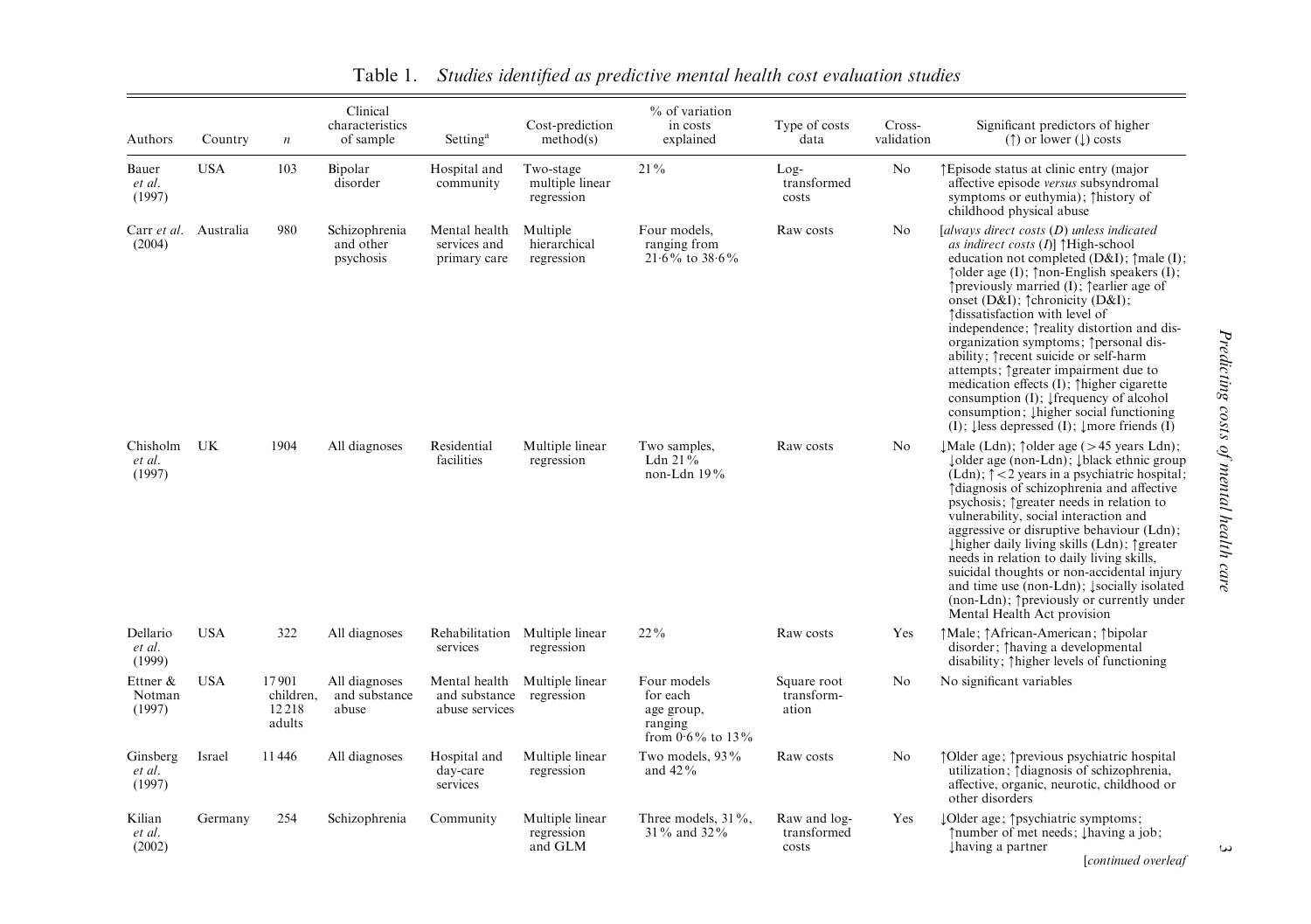| Authors                             | Country   | $\boldsymbol{n}$ | Clinical<br>characteristics<br>of sample    | Setting <sup>a</sup>      | Cost-prediction<br>method(s)             | % of variation<br>in costs<br>explained              | Type of costs<br>data          | Cross-<br>validation | Significant predictors of higher<br>$($ $\uparrow$ ) or lower ( $\downarrow$ ) costs                                                                                                                                                                                                                                                                                                                                                 |
|-------------------------------------|-----------|------------------|---------------------------------------------|---------------------------|------------------------------------------|------------------------------------------------------|--------------------------------|----------------------|--------------------------------------------------------------------------------------------------------------------------------------------------------------------------------------------------------------------------------------------------------------------------------------------------------------------------------------------------------------------------------------------------------------------------------------|
| Knapp<br>et al.<br>(1990)           | UK        | 136              | All diagnoses                               | Hospital and<br>community | Multiple linear<br>regression            | 38%                                                  | Raw costs                      | Yes                  | ↑Male; Jolder age; ↑previous psychiatric<br>hospital utilization (including current<br>length of stay, total time spent and<br>percentage of life in hospital); 1negative<br>symptoms (at PSE); $\uparrow$ social behavioural<br>problems; Imore social contacts (only<br>men)                                                                                                                                                       |
| Knapp<br>et al.<br>(1995)           | UK        | 217              | All diagnoses                               | Hospital and<br>community | Multiple linear<br>regression            | $36\%$                                               | Raw costs                      | Yes                  | ↑Male; Jolder age; ↑single; Jdivorced or<br>separated men; Thigher proportion of life<br>spent in psychiatric hospitals; less total<br>time spent in psychiatric hospitals;<br>↑ organic mental disorder; ↑ learning<br>disability; Laffective disorder;<br>Ineurosis/personality disorder; 1 negative<br>symptoms (at PSE); ^social behavioural<br>problems; Theed for nursing care (only<br>men); Imore social contacts (only men) |
| McCrone<br>et al.<br>(1998)         | UK        | 147              | Psychosis                                   | Community                 | Multiple linear<br>regression            | $31.5\%$                                             | $Log-$<br>transformed<br>costs | No                   | ↑Younger age; 1iving alone; 1born in the<br>$UK: \uparrow$ previous in-patient and day-hospital<br>service use; Thigher levels of social<br>functioning; Inot suicide risk                                                                                                                                                                                                                                                           |
| McCrone<br>et al.<br>(2000)         | UK        | 101              | Psychosis and<br>substance<br>abuse         | Community                 | Multiple linear<br>regression            | Three models, 27%,<br>27% and 24%                    | Raw costs                      | N <sub>o</sub>       | White ethnicity; Idiagnosis of schizo-<br>phrenia; Thaving a dual diagnosis; Tmore<br>years of education; †previously been<br>homeless                                                                                                                                                                                                                                                                                               |
| McCrone<br>et al.<br>(2001)         | <b>UK</b> | 168              | Psychosis                                   | Community                 | Multiple linear<br>regression            | Two models, 37%<br>and $31\%$                        | Raw costs                      | N <sub>0</sub>       | ↑Male; ↑older age; ↑higher levels of<br>disability; 1 more psychiatric symptoms;<br>Imore years of education; Ilonger<br>duration of illness                                                                                                                                                                                                                                                                                         |
| McCrone<br>et al.<br>(2005)         | UK        | 149              | Depression in<br>children and<br>adolescent | Community                 | Multiple linear<br>regression<br>and GLM | Two models, 24%<br>and 20%                           | Raw costs                      | No                   | ↑ Age at first contact; lyear of first contact;<br>Treferred from outside South London;<br>Ifemale; Inot living with two parents;<br>Ifamily history of mental illness;<br>↓ depression score; ↑ anxiety score;<br>↑ suicidal ideation; ↑ adult relationship<br>score; <i>peer/siblings relationship score;</i><br>Iseparation anxiety; Igeneralized anxiety;<br>↑ substance abuse; ↑ mixed depression and<br>conduct disorders      |
| Mirandola Italy<br>et al.<br>(2004) |           | 1725             | All diagnoses                               | Community                 | Multiple linear<br>regression            | Four models, values<br>range from $7\%$<br>to $71\%$ | Raw costs                      | N <sub>o</sub>       | ↑Male (first ever patients only); ↑older age;<br>single status; living with partner or<br>family; Ino education (illiterate); 1lower<br>professional status;<br>↑unemployed/sheltered work; ↑previous<br>psychiatric history; <i>Ifirst</i> contact with<br>service planned; † schizophrenia; † GAF<br>score (first ever patients only)                                                                                              |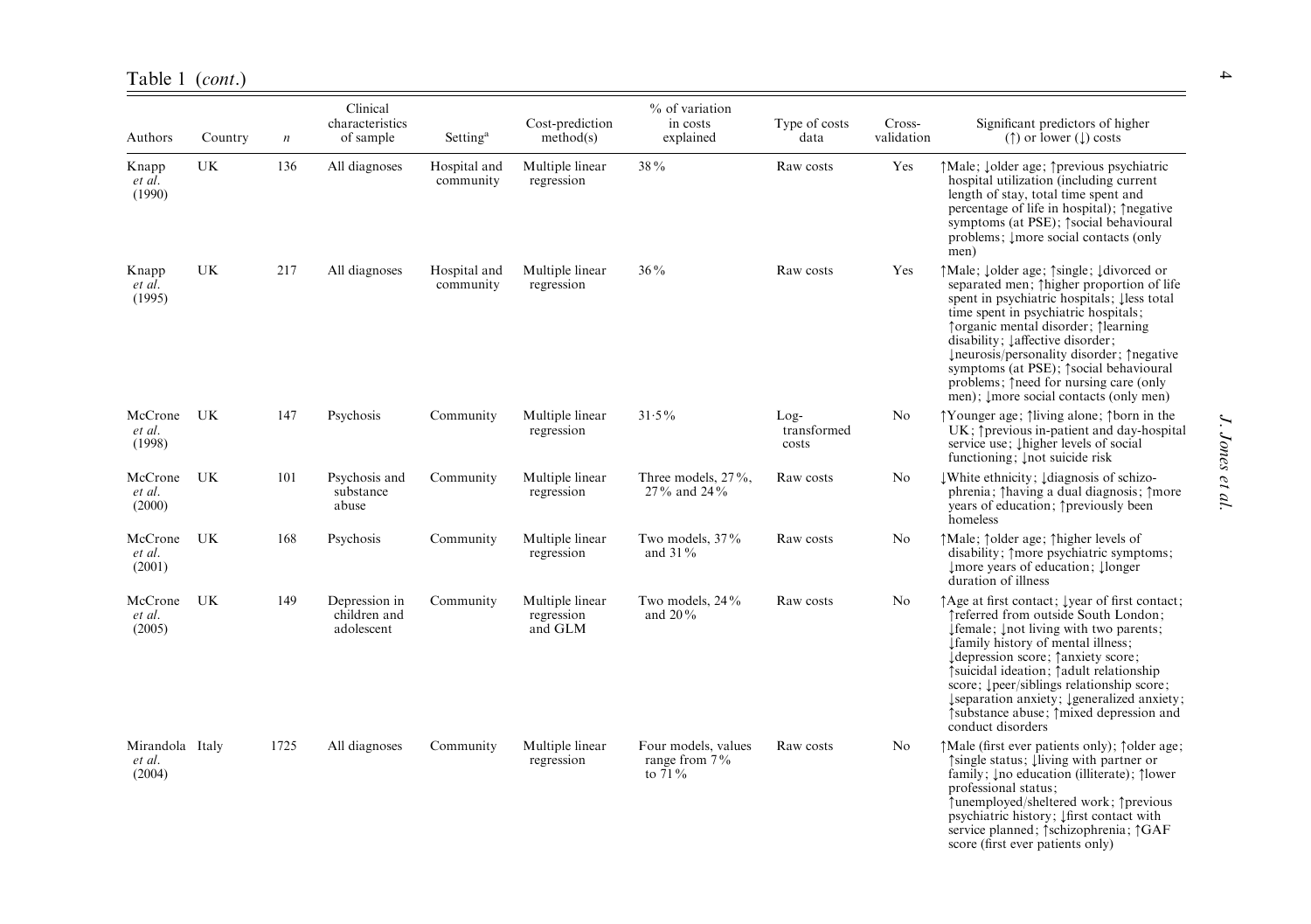| Paveza<br>et al.<br>(1998)          | <b>USA</b> | 286     | Older adults<br>with cognitive<br>impairment | Community                    | <b>GLM</b>                                                  | 78%                                                      | Raw costs                      | N <sub>0</sub> | ↑ Older age; 1 living independently; 1 living<br>with relatives; $\uparrow$ >75 years and cognitively<br>impaired; factivities of daily living<br>impairment; Lhigher MMSE score; 1living<br>in Cook County, Illinois; Iliving in Central<br>or Northern Illinois                                                                                                  |
|-------------------------------------|------------|---------|----------------------------------------------|------------------------------|-------------------------------------------------------------|----------------------------------------------------------|--------------------------------|----------------|--------------------------------------------------------------------------------------------------------------------------------------------------------------------------------------------------------------------------------------------------------------------------------------------------------------------------------------------------------------------|
| Rosenheck USA<br>et al.<br>(1993)   |            | 18 3 08 | Schizophrenia                                | Hospital and<br>community    | Multiple linear<br>regression<br>and logistic<br>regression | Eight models, values<br>range from $4.3\%$<br>to $1.1\%$ | Raw costs                      | N <sub>0</sub> | Mumber of days hospitalized for<br>schizophrenia during previous year;<br>Treceipt of VA disability payments for<br>schizophrenia; Treceipt of VA disability<br>payments for an illness other than<br>schizophrenia; 1 being unmarried;<br>↑mentally ill chemical abuser                                                                                           |
| McCrone<br>et al.<br>(1998)         | UK         | 147     | Psychosis                                    | Community                    | Multiple linear<br>regression                               | $31.5\%$                                                 | $Log-$<br>transformed<br>costs | N <sub>0</sub> | ↑Younger age; 1 fliving alone; 1 form in the<br>UK; 1 previous in-patient and<br>day-hospital service use; Į higher levels of<br>social functioning; Inot suicide risk                                                                                                                                                                                             |
| McCrone<br>et al.<br>(2000)         | UK         | 101     | Psychosis and<br>substance<br>abuse          | Community                    | Multiple linear<br>regression                               | Three models.<br>$27\%$ , $27\%$ and<br>$24\%$           | Raw costs                      | N <sub>0</sub> | White ethnicity; Idiagnosis of<br>schizophrenia; ^having a dual diagnosis;<br>↑more years of education; ↑previously<br>been homeless                                                                                                                                                                                                                               |
| McCrone<br>et al.<br>(2001)         | UK         | 168     | Psychosis                                    | Community                    | Multiple linear<br>regression                               | Two models, 37%<br>and $31\%$                            | Raw costs                      | No             | ↑Male; ↑older age; ↑higher levels of<br>disability; $\uparrow$ more psychiatric symptoms;<br>Imore years of education; Ilonger<br>duration of illness                                                                                                                                                                                                              |
| Mirandola Italy<br>et al.<br>(2004) |            | 1725    | All diagnoses                                | Community                    | Multiple linear<br>regression                               | Four models, values<br>range from $7\%$<br>to $71\%$     | Raw costs                      | N <sub>0</sub> | ↑Male (first ever patients only); ^older age;<br>↑ single status; lliving with partner or<br>family; Ino education (illiterate); 1 Nower<br>professional status;<br>↑unemployed/sheltered work; ↑previous<br>psychiatric history; $\downarrow$ first contact with<br>service planned; $\uparrow$ schizophrenia; $\uparrow$ GAF<br>score (first ever patients only) |
| Paveza<br>et al.<br>(1998)          | <b>USA</b> | 286     | Older adults<br>with cognitive<br>impairment | Community                    | <b>GLM</b>                                                  | 78%                                                      | Raw costs                      | N <sub>0</sub> | ↑Older age; 1living independently; 1living<br>with relatives; $\uparrow$ >75 years and cognitively<br>impaired; factivities of daily living<br>impairment; Lhigher MMSE score; 1living<br>in Cook County, Illinois; Iliving in Central<br>or Northern Illinois                                                                                                     |
| Rosenheck USA<br>et al.<br>(1993)   |            | 18 3 08 | Schizophrenia                                | Hospital<br>and<br>community | Multiple linear<br>regression and<br>logistic<br>regression | From 84% to 47%                                          | Raw costs                      | No             | Mumber of days hospitalized for<br>schizophrenia during previous year;<br>Treceipt of VA disability payments for<br>schizophrenia; Treceipt of VA disability<br>payments for an illness other than<br>schizophrenia; 1 being unmarried;<br>↑mentally ill chemical abuser                                                                                           |

Ldn, London; PSE, Present State Examination; GLM, generalized linear model; GAF, Global Assessment of Functioning; VA, Veteran Affairs; MMSE, Mini-Mental Status Examination;<br>ª All mental health settings.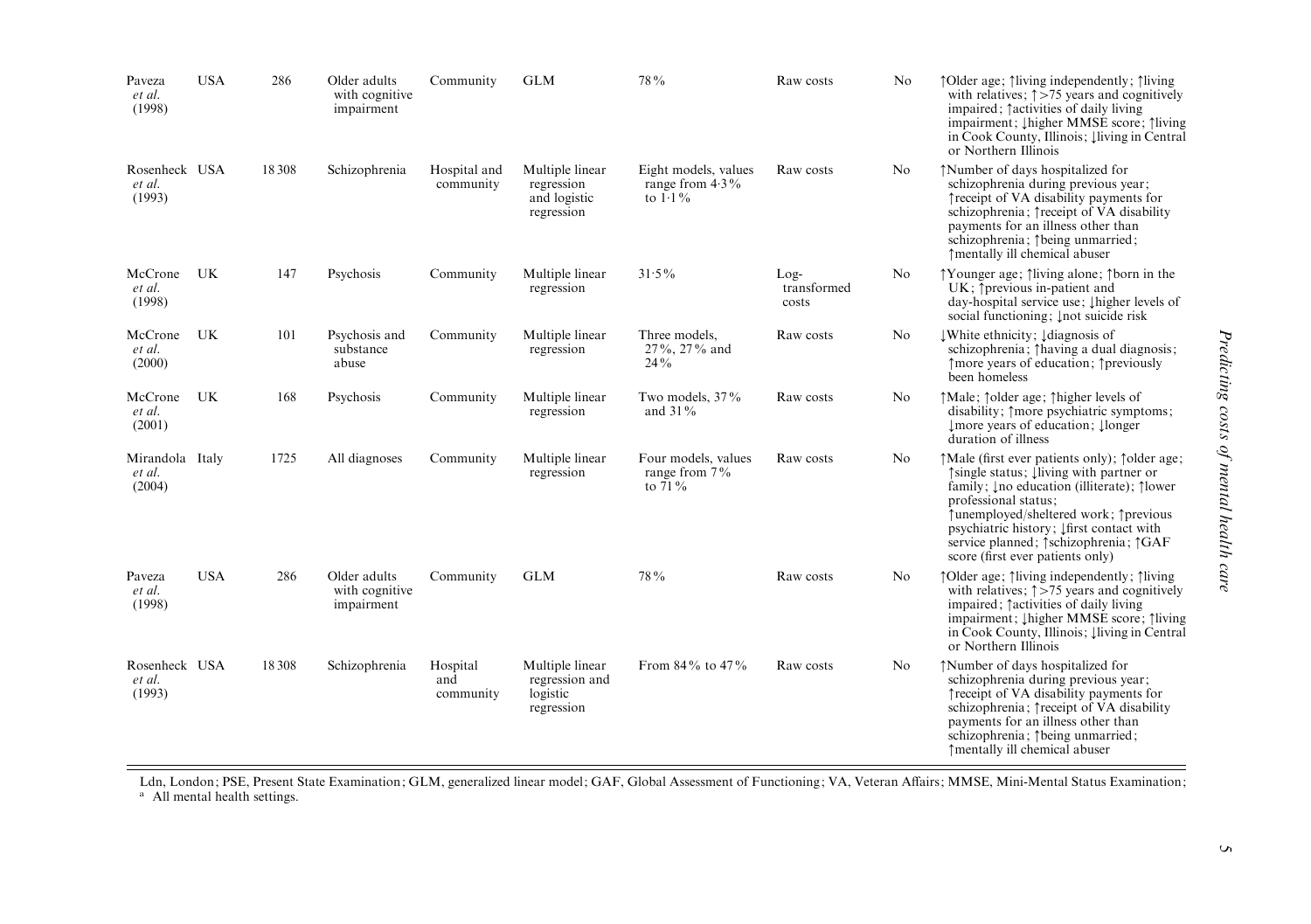that measures the concordance between predicted and observed costs, such as the determination coefficient  $(R^2)$ .

# Inclusion and exclusion criteria

Papers were included if they presented original primary data from empirical studies conducted in mental health care settings across the lifespan, encompassing services for children and adolescents, adults and older people, including services for people with dementia and Alzheimer's disease. Only papers written in English were included, for reasons of practicality. Studies were excluded if they were nonmental health studies or involved people with alcohol or drug abuse problems without a mental health diagnosis (dual diagnosis studies were included). Studies of forensic services and psychiatric medication were excluded, as these types of studies were deemed beyond the scope of the review. Studies were also excluded if they had no predictive component, as defined above. Cost-effectiveness studies were therefore excluded as they do not predict service utilization or costs for future users of mental health services; the purpose of cost-effectiveness studies is to evaluate the effectiveness and 'best value' of different services, pharmacological treatments and other interventions.

# **RESULTS**

The literature search of the electronic databases, using the key words described, identified a total of 1426 articles as potentially relevant. Following the application of the inclusion and exclusion criteria, a total of 16 papers were identified as cost predictive studies, meeting the defined inclusion criteria, and were included in the review. The main characteristics and findings of these 16 papers are presented in Table 1. Two of the papers are based on the same Psychiatric Research in Service Measurement (PRISM) psychosis study (McCrone et al. 1998, 2001) but both papers are included in the review as they report on different phases of the study and different patient samples. All 16 studies are cross-sectional in design and vary in terms of settings and patient groups. For example, Chisholm et al. (1997) followed patients in residential facilities, Knapp et al. (1990, 1995) included patients discharged from two psychiatric hospitals, McCrone and colleagues focused on patients with psychosis (1998, 2001) and dual diagnosis (2000) and Mirandola et al. (2004) studied the costs of all patients seen in a community-based mental health service. Two of the studies considered the costs of children and adolescents (Ettner & Notman, 1997; McCrone et al. 2005) and one study focused on older adults with cognitive impairment (Paveza et al. 1998). Only one study (Carr et al. 2004) considers informal costs incurred by users, their families and friends and society as a whole, with the remaining 15 studies focusing on direct mental health care costs. The samples in the studies vary in size, ranging from 101 to 18 308 subjects, and inclusion criteria. Knapp (1999) reported that cost evaluation studies are concentrated geographically; this observation is also the case for predictive studies, with nine out of the 16 studies conducted in Europe, five in the USA, one in Australia and one in Israel. The main characteristics of the 16 studies are addressed in greater detail below.

# Factors related to higher of lower costs

The reviewed studies consider a wide range of independent variables, indicating factors relating to higher or lower costs. These factors include: sociodemographic variables; clinical characteristics, with some studies incorporating social functioning abilities; and previous service use data. The significant variables for each study are shown in Table 1, revealing that the number and type of variables included by the different studies vary considerably. Some studies included a large number of independent variables, for example Carr et al. (2004) considered a set of 43 variables, whereas other studies were more selective, such as Dellario et al. (1999) who included 11 variables and Ginsberg et al. (1997) who included three. The choice of factors is based upon a number of different criteria: the patient groups, services and catchment areas of interest; the research hypotheses set by the researchers, based on the findings and shortcomings of previous studies; discussions with different stakeholder groups; and the availability of suitable data at both local and national levels. For example, some studies only included patients with a particular diagnosis such as bipolar disorder or psychosis; two studies only considered patients of Veteran Affairs (VA) medical centres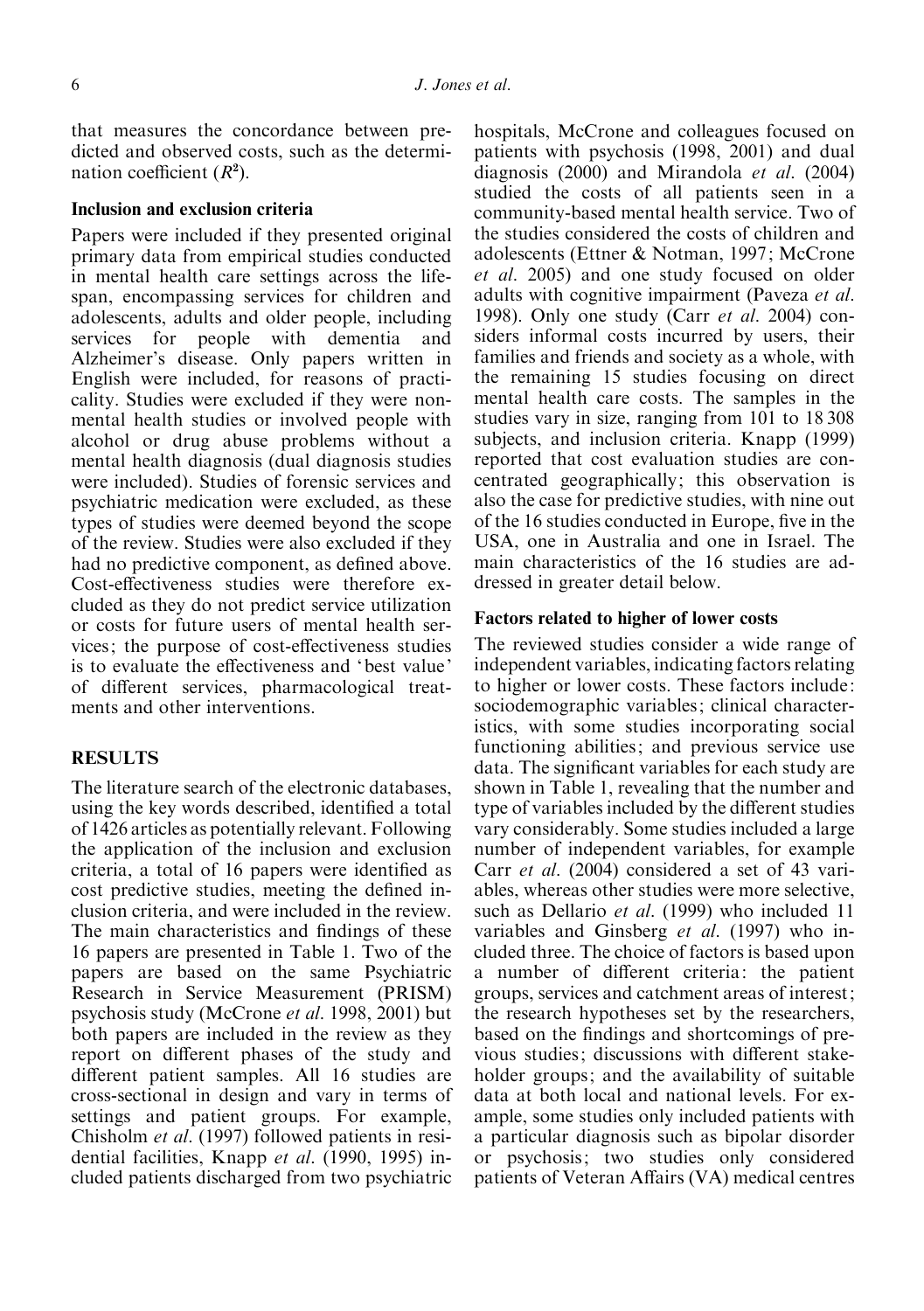in the USA (Rosenheck et al. 1993; Bauer et al. 1997); ethnicity was included in those studies conducted in the USA, the UK and Australia but not in those conducted in Italy, Germany and Israel; and substance abuse was addressed by just four studies (Rosenheck et al. 1993; Ettner & Norman, 1997; McCrone et al. 2001, 2005).

From the findings of the 16 studies reviewed, the most consistent predictive variables of psychiatric costs, found to be significant in half or more of the studies, are: age (significant in 10 of the studies); diagnosis (significant in nine); gender (significant in eight); and the variables of previous psychiatric service utilization and previous psychiatric history (significant in seven when considered together). Having a history of previous psychiatric service use is the most consistent predictor of higher psychiatric costs. Age, gender and diagnosis can have either positive or negative effects on costs. Diagnosis was predictive of higher psychiatric costs in six of the studies, with inconsistent findings for the other three studies. For example, McCrone et al. (2000) found that a diagnosis of schizophrenia was a predictor of lower costs compared to the higher costs related to having a dual diagnosis, and concluded that patients with a dual diagnosis are more expensive to treat. Diagnosis was not always found to be very significant statistically in all of the studies; for example, Knapp et al. (1995) reported that diagnosis explained less than 1% of the variation in costs, and concluded that diagnosis alone is of little assistance in predicting either service requirements or costs. Other clinical factors, such as disease severity, are again not always found to be good predictors of higher costs, as concluded by Bauer et al. (1997).

In five of the studies, older age is a significant predictor of higher costs (Ginsberg et al. 1997; Paveza et al. 1998; McCrone et al. 2001; Carr et al. 2004; Mirandola et al. 2004). However, in four of the studies costs are negatively associated with age, that is costs decrease with age (Knapp et al. 1990, 1995; McCrone et al. 1998; Kilian et al. 2002). The inconsistency in findings regarding age is even demonstrated within a single study by Chisholm *et al.* (1997), who found that in London costs fall with age until around 45 years and then rise, but with non-London residents, age had a negative relationship, with older residents costing less. Regarding gender, in seven of the studies being male is a predictor of higher costs, apart from the study by Chisholm et al. (1997) that found lower costs for men than for women.

From a clinical point of view, it might be expected that factors such as diagnosis or severity of illness would be the most significant predictors of future service utilization or higher costs. For example, we know from previous studies that patients with a diagnosis of schizophrenia and related disorders are heavy users of community-based services and have higher treatment costs (Amaddeo et al. 1997; Percudani et al. 2002). However, this review suggests that when looking at the prediction of service utilization and costs, clinical factors need to be considered alongside other factors, particularly those related to an individual's personal characteristics and previous use of psychiatric services. It is also evident from the studies included in our review that some important factors in predicting costs of psychiatric care remain unknown, with most of the studies explaining less than half of the variation in costs, as illustrated in Table 1.

# Direct versus indirect costs

In this review only one study, conducted by Carr et al. (2004), considered indirect costs to the government and society in addition to direct mental health costs, that is those costs that are directly related to services provided by statutory health and social care agencies. The other 15 studies focused solely on direct mental health costs. Carr et al. (2004) explored the predictors of direct, indirect and total costs associated with schizophrenia and other psychoses from the perspectives of government and society. The indirect costs fell into two main categories: indirect or time-loss costs, which included transfer payments (e.g. pensions and other income support) and tax forgone (government perspective) and patient and carer earnings foregone (societal perspective); and other sector costs (e.g. accommodation support, legal and other administrative costs and voluntary sector costs). As shown in Table 1, some independent variables, such as failure to complete highschool education and earlier age of onset, were found to be predictors of both higher direct and indirect costs, whereas other independent variables were associated more strongly with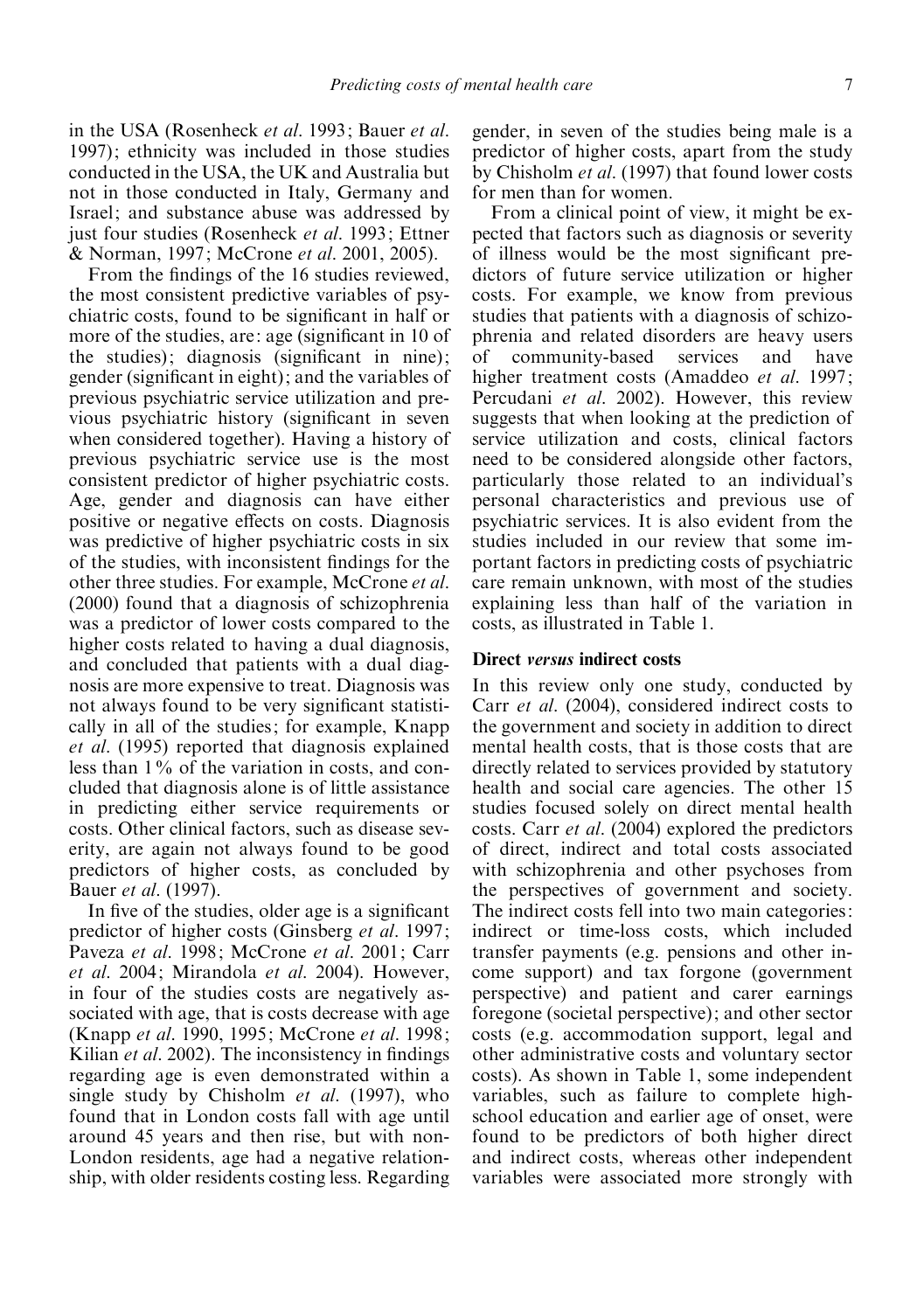indirect costs, such as male gender, older age and being from a non-English-speaking background.

Methodologically speaking, indirect costs are complex to identify and measure, which may contribute to the relative neglect of indirect costs in cost evaluation studies to date (Clark et al. 2001). It could also be argued that direct costs are the only ones that psychiatric services should be concerned with in terms of resource allocation. However, there is an alternative view that mental health services should be taking a more comprehensive approach towards the costs of psychiatric care, with an interest in the indirect costs for those users of their services, their family and friends and society as a whole. Indeed, a significant number of the authors of the reviewed papers acknowledge the exclusion of informal care costs as a limitation, with some authors stating that indirect costs were not included because they are difficult to measure reliably. Certainly the study by Carr et al. (2004) has demonstrated the feasibility of including both direct and indirect costs.

# Regression modelling

The 16 studies reviewed used a multiple regression as a statistical approach, a method used extensively to analyse health-care utilization and costs (Diehr et al. 1999). It is important to note that cost data are not easy to analyse; they are usually not normally distributed but extremely skewed with a mode at zero (cost data do not generally have negative values) and a distribution with a long, heavy right tail (Diehr et al. 1999). This is because in most health services, including mental health, only a small number of individuals incur very high costs, with the majority of service users consuming low levels of resources (Kilian et al. 2002). As a consequence, the residuals of the regression model(s) are frequently non-normal and heteroscedastic, meaning that the variance increases with the mean (as opposed to homoscendasticity, which implies that the variance is constant for any fixed combination of variables). Such characteristics are not conducive to regression methods, thus cost data are a particular challenge to analyse (Diehr *et al.* 1999). It is therefore significant that the majority of the predictive studies reviewed here (13 studies) used raw cost data rather than the logs of costs; the transformation of observed costs data leads to a better performance of regression models when the cost data are highly skewed.

Table 1 demonstrates that the studies used different types of regression models: multiple linear regression; multiple hierarchical regression; logistic regression; and the generalized linear model (GLM). A further divergence among the papers reviewed is the use of one- or two-part models. Thirteen out of the 16 studies used a one-part model, meaning that one or more regression equations were used to model the costs for all patients included in the respective studies. Two-part models are used when the goal is to distinguish between different subgroups within the dataset. The studies by Rosenheck et al. (1993), Ettner & Norman (1997) and Ginsberg *et al.* (1997) adopted a twopart model approach, with logistic regression equations used to discriminate between different patient groups, followed by ordinary leastsquares (OLS) multiple regression equations to model the costs of the patient groups of interest. For more details regarding one- and two-part models, see Dunn *et al.* (2003).

There is some debate in the health economics literature regarding the most appropriate modelling strategy for cost data. Health economists often use log models to deal with skewed data by applying two alternative approaches: the OLS model and the GLM. Manning & Mullahy (2001) suggest that that no single alternative is best under all conditions, rather the choice depends upon factors such as: the skewness of the data; the presence of a heavytailed distribution; and heteroscedasticity. They recommend the comparison of different models, using both raw and logged costs data, to see which model is the most precise. Other authors (Diehr et al. 1999; Dunn et al. 2003) agree that the choice depends upon characteristics of the data and the purpose of the analysis, but that if the purpose is prediction then a one-part model involving OLS on raw costs data consistently performs as well as OLS on logged costs or the more theoretically 'correct' GLM.

Three of the papers in the review (Kilian *et al.*) 2002; Mirandola et al. 2004; McCrone et al. 2005) address this methodological debate by comparing different regression models. For example, Kilian *et al.* (2002) compared the advantages and disadvantages of different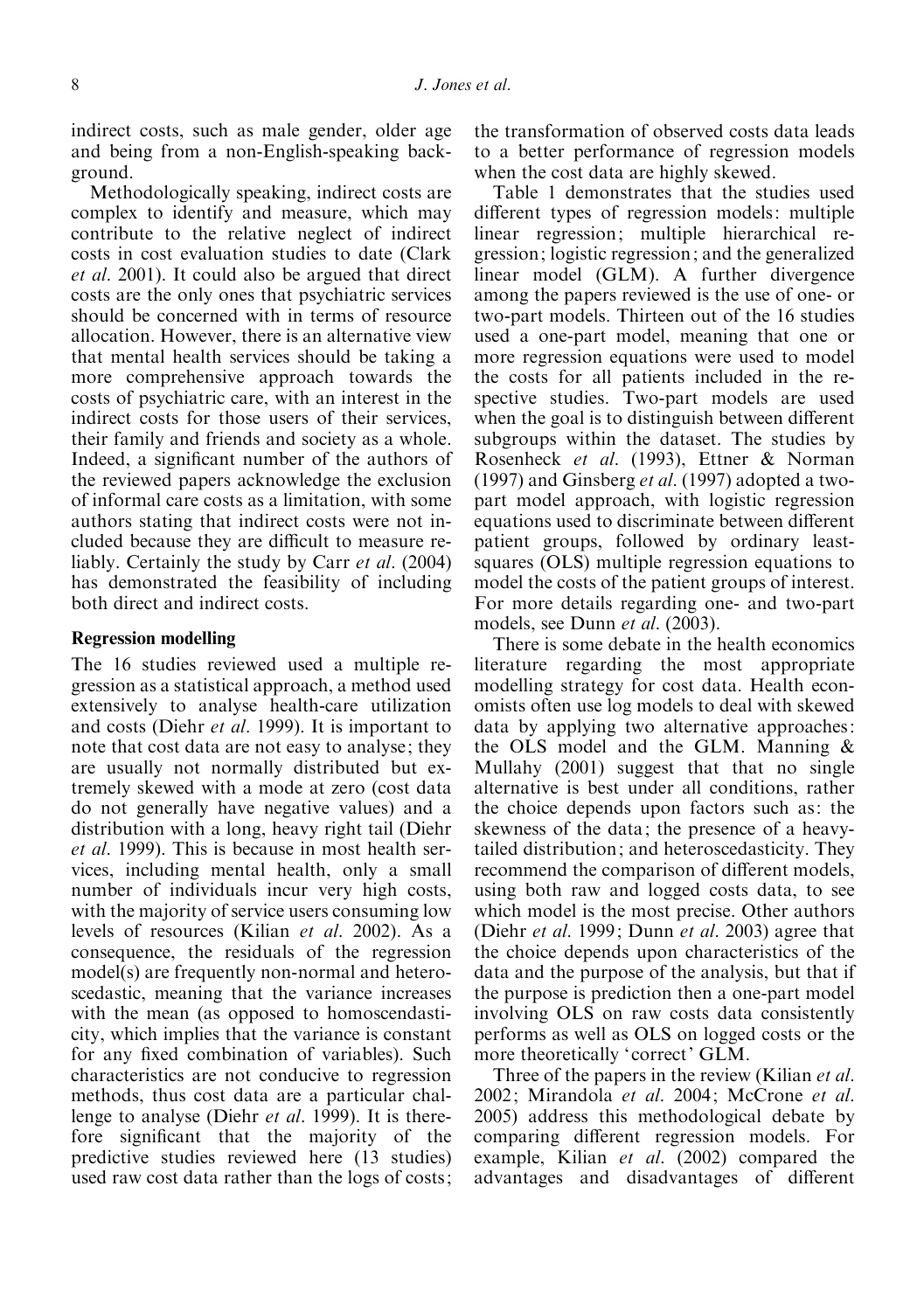methods to estimate annual costs of care for 254 individuals with a diagnosis of schizophrenia who were treated by psychiatric services in Germany. The authors evaluated three different models: a linear OLS regression model with nonparametric standard errors (using raw costs); a log-transformed OLS model (log costs); and a GLM with a log-link and a gamma distribution (log costs). The three models were found to have similar results. McCrone et al. (2005) adopted a similar strategy to Kilian *et al.* (2002) and found that the OLS model had the greatest predictive power but that the differences between the OLS and GLM were not large. In a study of the effect of previous psychiatric history on the costs of care of 1725 patients in South Verona, Italy, Mirandola et al. (2004) divided the sample into four groups on the basis of their history of previous service utilization and evaluated the performance of various regression models within each patient group. The regression models performed to varying degrees for the different groups. The findings of these three studies demonstrate that there is no perfect method or model for the analysis of mental health cost data. Indeed, these findings highlight the importance of the choice of method, based upon a careful consideration of the characteristics of the data to be analysed and transparency in publications when describing the process of model selection (Kilian et al. 2002).

# Cross-validation of the regression models

Four of the studies reviewed (Knapp et al. 1990, 1995; Dellario et al. 1999; Kilian et al. 2002) conducted a cross-validation procedure within their studies. The purpose of cross-validation is to evaluate the predictive capability of a model by repeating the regression, using the same variables, on a different dataset. Ideally, the dataset used for validation should be from a second, independent sample of patients. This was the case for two of the studies (Knapp *et al.*) 1990, 1995), which attempted to predict the community costs of mental health reprovision for people leaving two long-stay psychiatric hospitals in the UK, based on the observed costs of a previous sample of residents who had moved out of the hospitals. The findings of these two studies have important policy implications in terms of the financial consequences of hospital closure policies. However, although both

studies compared predicted costs for a group of individuals with actual observed costs collected from a previous cohort of patients, a further step would be to follow-up the subsequent cohort of hospital leavers, to assess the accuracy of the predictions of their costs of community care. This would provide the 'ultimate' crossvalidation of the prediction process.

However, as noted by Dunn et al. (2003), it is often not possible, within the normal constraints of a research project, to have a second dataset at hand or the resources for this purpose. Another option, as advocated by Diehr et al. (1999), is to use the split-sample or internal approach. This involves splitting the original sample into two, developing the model on one of the subsamples (the ' training set') and then conducting the cross-validation on the second sample (the 'validation set'). This is the method adopted by two studies (Dellario et al. 1999; Kilian *et al.* 2002). These researchers randomly assigned the respective samples into two samples for the cross-validation procedure. However, the authors reported methodological limitations with their respective cross-validation processes: both studies reported a lack of statistical power due to small sample sizes at the outset. Clearly the split-sample approach is not ideal, particularly if a relatively small sample size is reduced when the sample is divided, as in the case of these studies. However, as already noted it is sometimes the only option when there is not a second dataset available. The scarcity of predictive studies, in their ' true' sense, that is considering the costs of an independent sample of future patients, needs to be addressed by future studies.

# Limitations of review

Limitations of this review need to be addressed. The article is not a systematic review and only includes papers written in English. The review excludes cost-effectiveness studies, which are widespread in number but do not have a predictive component.

# **CONCLUSIONS**

The ability to predict future service utilization and costs for local psychiatric services is important for both mental health policy and practice. A knowledge of which patient groups and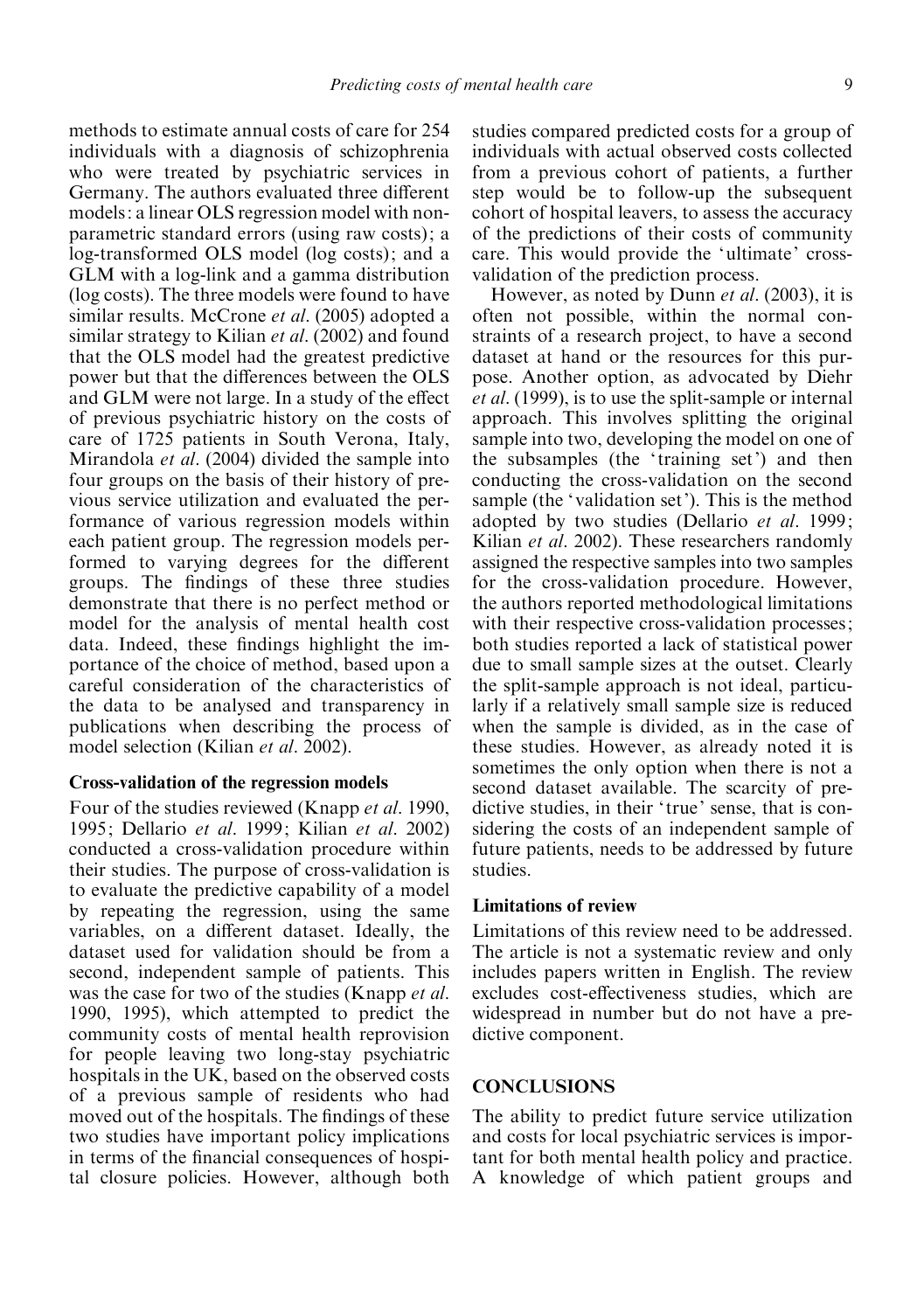particular clinical and non-clinical characteristics incur the greatest psychiatric costs can assist in the targeting of appropriate resources and services, improving accessibility and equity in provision. The predictive studies reviewed here demonstrate that no single variable can explain variations in costs between patients. When seeking to predict future psychiatric service utilization and costs, clinical factors need to be considered alongside other factors, particularly those related to an individual's personal characteristics and previous use of psychiatric services. However, the majority of the studies reviewed here have only explained between a quarter and half of the variations in costs, highlighting the fact that some of the most important predictive factors of psychiatric service utilization and costs remain unknown. It is clear that future predictive studies need to broaden their scope in the exploration of potential predictive factors, for example: socio-economic characteristics of people and the places where they live; environmental factors; and levels of social cohesion within neighbourhoods.

This review has highlighted a paucity of predictive studies that focus on children, older people and indirect costs. The lack of attention on children and older people seems short-sighted considering the increasing demands for psychiatric services for both age groups. As highlighted by McCrone et al. (2005), it is now known that depression in childhood or adolescence can increase the risk of adult depression and that comorbid conduct disorder in childhood increases the risk of other mental health problems in adulthood. The ability to predict psychiatric costs and service utilization of current child and adolescent patients going into adulthood would assist greatly in the long-term planning for psychiatric service provision. Similarly, services for older people face increasing demands in many countries because of ageing populations and changing family structures. Within this context, the paucity of predictive studies of patient groups with dementia and Alzheimer's disease is surprising. Regarding the neglect of indirect costs in the studies in this review, with only one study considering indirect costs, it is acknowledged that, methodologically speaking, indirect costs are complex to identify and measure. However, the study by Carr *et al.* (2004) has demonstrated the feasibility of including both direct and indirect costs in a predictive study.

Debate remains regarding the most accurate methodology for the prediction of health-care costs, with a recommendation by some authors to compare different models in order to see which model is the most precise. This recommendation has been confirmed by the findings of the studies conducted by Kilian et al. (2002) and McCrone et al. (2005). McCrone et al. (2005) confirm the recommendation of Dunn et al. (2003) that, when the data follow a skewed distribution and the main aim is one of prediction, the OLS model may be the most suitable. It is clear from this review that the crossvalidation of predictive models is not yet routine, with only four of the reviewed papers including a cross-validation within their studies. It is clear that methodological problems remain with this procedure and it requires some 'finetuning'. The split-sample approach, adopted by two of the studies, is prediction in a statistical and group sense but not in an observational or individual sense. Thus it can be concluded that cross-validation with two different datasets is currently considered the most effective way of evaluating how well a model will perform in a future sample, which is the ultimate goal of predictive cost evaluation research.

# ACKNOWLEDGEMENTS

We thank three reviewers for their very helpful comments on an earlier version of this paper. The research was supported by a Marie Curie Fellowship of the European Community Programme Human Potential under contract number HPMF-CT-2002-01876.

## DECLARATION OF INTEREST

None.

## **REFERENCES**

- Amaddeo, F., Beecham, J., Bonizzato, P., Fenyo, A., Knapp, M. & Tansella, M. (1997). The use of a case register to evaluate the costs of psychiatric care. Acta Psychiatrica Scandinavica 95, 189–198.
- Amaddeo, F., Bisoffi, G., Bonizzato, P. & Tansella, M. (2000). Exploring the relationships between patients' characteristics and costs of community-based mental health care. Mental Health Research Review 7, 28–32.
- Barbui, C., Garattini, L., Krulichova, I., Apolone, G., Negri, E. & Ricci, E. (2004). Health status, resource consumption, and costs of